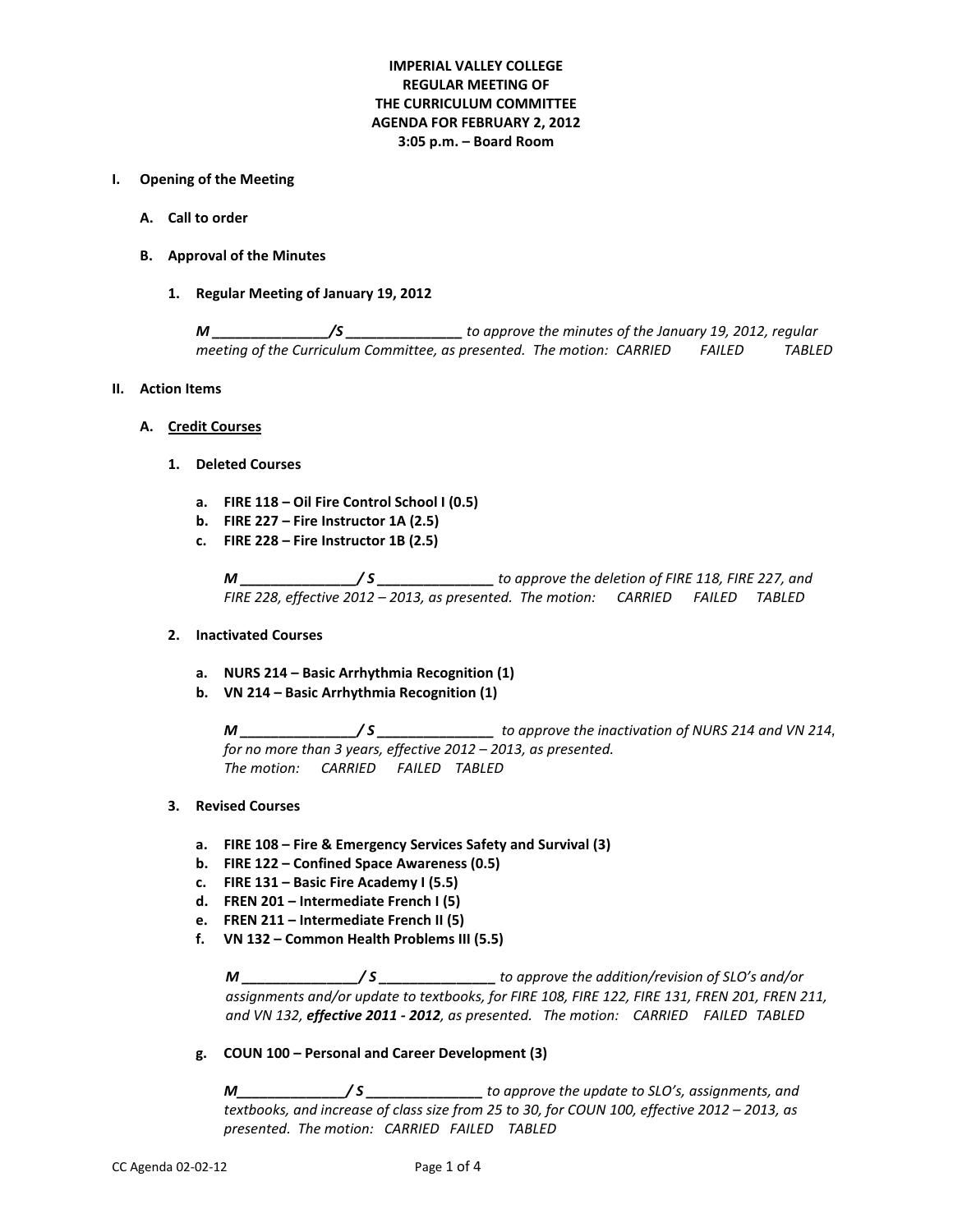## **h. EMTP 210 – EMT Paramedic Didactic 2 (9)**

*M\_\_\_\_\_\_\_\_\_\_\_\_\_\_/ S \_\_\_\_\_\_\_\_\_\_\_\_\_\_\_ to approve the addition of SLO's and assignments, update to description, methods of evaluation, instructional methodology, textbooks, and change of SAM code from D to C, for EMTP 210, effective 2012 – 2013, as presented. The motion: CARRIED FAILED TABLED*

## **i. EMTP 215 – EMT Paramedic Didactic 3 (5)**

*M\_\_\_\_\_\_\_\_\_\_\_\_\_\_/ S \_\_\_\_\_\_\_\_\_\_\_\_\_\_\_ to approve the addition of SLO's and assignments, update to description, methods of evaluation, instructional methodology, textbooks, change of SAM code from D to C, and correction to TOP Code (from 1221.00 to 1251.00), for EMTP 215, effective 2012 – 2013, as presented. The motion: CARRIED FAILED TABLED*

# **j. EMTP 225 – EMT Paramedic Clinical I (3.5)**

## **k. EMTP 235 – EMT Paramedic Field I (6.5)**

*M\_\_\_\_\_\_\_\_\_\_\_\_\_\_/ S \_\_\_\_\_\_\_\_\_\_\_\_\_\_\_ to approve the addition of SLO's and/or assignments, update to description, methods of evaluation, instructional methodology, textbooks, and core content percentage correction, for EMTP 225 and EMTP 235, effective 2012 – 2013, as presented. The motion: CARRIED FAILED TABLED*

## **l. EMTP 245 – EMT Paramedic Field II (5.5)**

*M\_\_\_\_\_\_\_\_\_\_\_\_\_\_/ S \_\_\_\_\_\_\_\_\_\_\_\_\_\_\_ to approve the addition of SLO's and assignments, update to description, methods of evaluation, instructional methodology, textbooks, change of class size from 26 to 20, and correction of TOP Code (from 1221.00 to 1251.00), for EMTP 245, effective 2012 – 2013, as presented. The motion: CARRIED FAILED TABLED*

## **m. FIRE 109 – Hazardous Materials for First Responders (2)**

- **n. FIRE 220 – Fire Apparatus 1A – Driver (2.5)**
- **o. FIRE 221 – Fire Apparatus 1B – Pump (2.5)**
- **p. FIRE 232 – Public Education 1 (2.5)**

*M\_\_\_\_\_\_\_\_\_\_\_\_\_\_/ S \_\_\_\_\_\_\_\_\_\_\_\_\_\_\_ to approve the addition of SLO's and assignments, update to textbooks, core content, and change of SAM code from B to C, for FIRE 109, FIRE 220, FIRE 221, and FIRE 232, effective 2012 – 2013, as presented. The motion: CARRIED FAILED TABLED*

**q. FIRE 117 – Auto Extrication (1)**

*M\_\_\_\_\_\_\_\_\_\_\_\_\_\_/ S \_\_\_\_\_\_\_\_\_\_\_\_\_\_\_ to approve the addition of SLO's and assignments, update to textbooks, and change of SAM code from D to C, for FIRE 117, effective 2012 – 2013, as presented. The motion: CARRIED FAILED TABLED*

- **r. FIRE 121 – ICS-200 Basic Incident Command System (1)**
- **s. FIRE 222 – Fire Investigation 1A (2.5)**
- **t. FIRE 223 – Fire Investigation 1B (2.5)**
- **u. FIRE 224 – Fire Management 1 (2.5)**
- **v. FIRE 226 – Fire Prevention 1B (2.5)**
- **w. FIRE 229 – Fire Command 1A (2.5)**
- **x. FIRE 230 – Fire Command 1B (2.5)**
- **y. FIRE 231 – Incident Command System 300 (1.5)**
- **z. FIRE 233 – Fire Command 1C (2.5)**
- **aa. FIRE 234 – Fire Prevention 1C (2.5)**
- **bb. VN 120 – The Maternity Cycle (5.5)**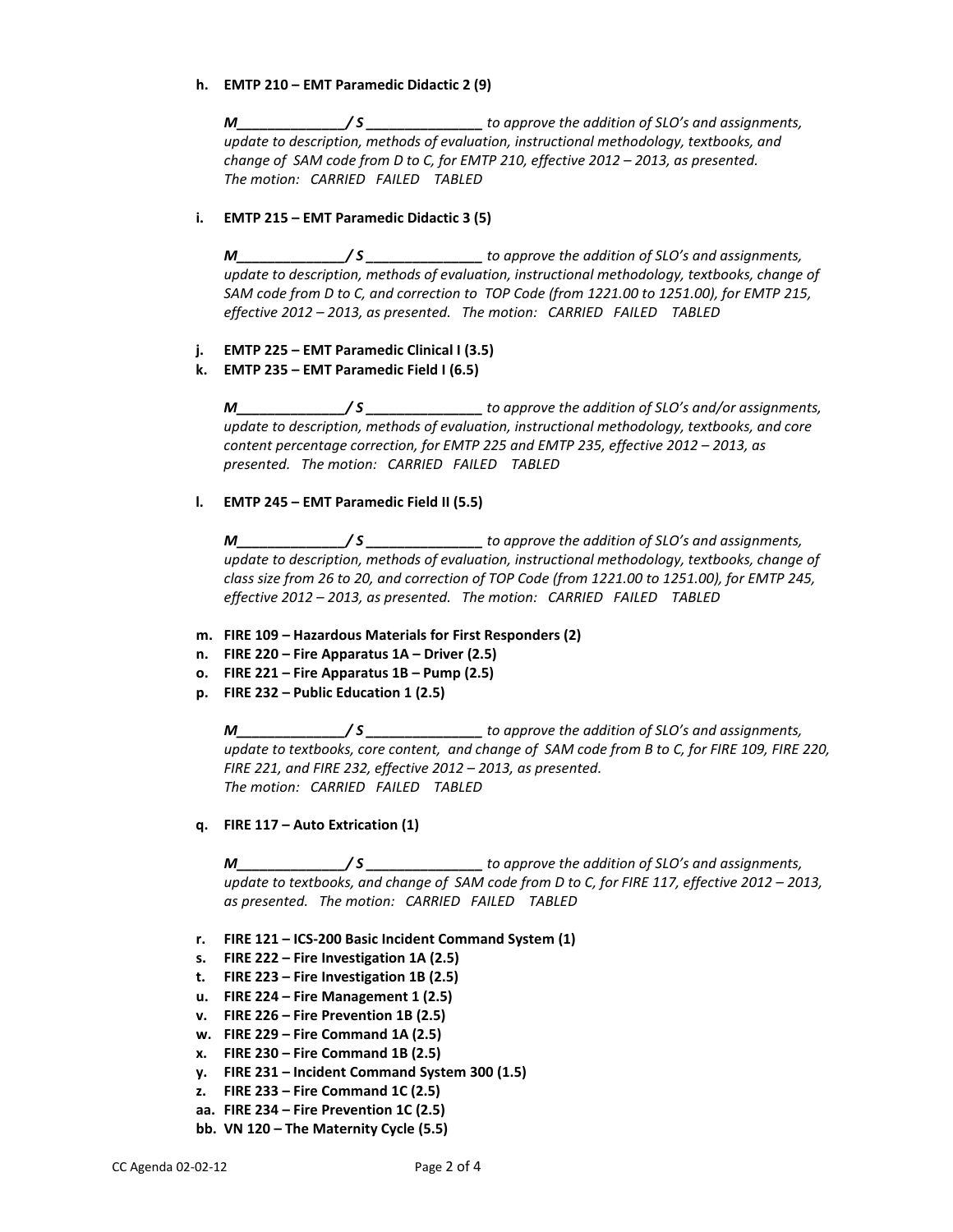*M\_\_\_\_\_\_\_\_\_\_\_\_\_\_/ S \_\_\_\_\_\_\_\_\_\_\_\_\_\_\_ to approve the addition of SLO's and assignments, and update to textbooks and core content, for FIRE 121, FIRE 222, FIRE 223, FIRE 224, FIRE 226, FIRE 229, FIRE 230, FIRE 231, FIRE 233, FIRE 234, and VN 120, effective 2012 – 2013, as presented. The motion: CARRIED FAILED TABLED*

## **cc. FIRE 130 – Basic Fire Academy I (5.5)**

*M\_\_\_\_\_\_\_\_\_\_\_\_\_\_/ S \_\_\_\_\_\_\_\_\_\_\_\_\_\_\_ to approve the addition of SLO's and assignments, update to textbooks and addition of statement "Physical Agility Text which is Pass/Fail" to prerequisite section, for FIRE 130, effective 2012 – 2013, as presented. The motion: CARRIED FAILED TABLED*

## **dd. FIRE 225 – Fire Prevention 1A (2.5)**

*M\_\_\_\_\_\_\_\_\_\_\_\_\_\_/ S \_\_\_\_\_\_\_\_\_\_\_\_\_\_\_ to approve the addition of SLO's and assignments, update to description, textbooks and core content, for FIRE 225, effective 2012 – 2013, as presented. The motion: CARRIED FAILED TABLED*

## **ee. FIRE 245 – Fire Instructor 2A (2.5)**

*M\_\_\_\_\_\_\_\_\_\_\_\_\_\_/ S \_\_\_\_\_\_\_\_\_\_\_\_\_\_\_ to approve the addition of SLO's and assignments, update to textbooks and core content, change of prerequisite to correlate with new required courses and change of course number (was FIRE 235) to place in proper sequence, for FIRE 245, effective 2012 – 2013, as presented. The motion: CARRIED FAILED TABLED*

## **ff. NURS 100 – Medication Mathematics (1)**

*M\_\_\_\_\_\_\_\_\_\_\_\_\_\_/ S \_\_\_\_\_\_\_\_\_\_\_\_\_\_\_ to approve the addition of SLO's and assignments, update to textbooks and removal of prerequisite statement, for NURS 100, effective 2012 – 2013, as presented. The motion: CARRIED FAILED TABLED*

## **gg. NURS 112 – Nursing Process Application I (4)**

*M\_\_\_\_\_\_\_\_\_\_\_\_\_\_/ S \_\_\_\_\_\_\_\_\_\_\_\_\_\_\_ to approve the addition of SLO's and assignments, update to textbooks and course learning objectives, class size change from 20 to 10, for NURS 112, effective 2012 – 2013, as presented. The motion: CARRIED FAILED TABLED*

## **hh. NURS 113 – Pharmacology I (1.5)**

*M\_\_\_\_\_\_\_\_\_\_\_\_\_\_/ S \_\_\_\_\_\_\_\_\_\_\_\_\_\_\_ to approve the addition of SLO's and assignments, update to textbooks and change of SAM Code from B to C, for NURS 113, effective 2012 – 2013, as presented. The motion: CARRIED FAILED TABLED*

## **ii. VN 122 – Common Health Problems I (5.5)**

*M\_\_\_\_\_\_\_\_\_\_\_\_\_\_/ S \_\_\_\_\_\_\_\_\_\_\_\_\_\_\_ to approve the addition of SLO's and assignments, update to textbooks and core content, correction to TOP Code (from 1230.10 to 1230.20), for VN 122, effective 2012 – 2013, as presented. The motion: CARRIED FAILED TABLED*

## **jj. VN 130 – Common Health Problems II (5.5)**

*M\_\_\_\_\_\_\_\_\_\_\_\_\_\_/ S \_\_\_\_\_\_\_\_\_\_\_\_\_\_\_ to approve the addition of SLO's and assignments, update to textbooks and core content, addition of statement "Student will be required to purchase malpractice liability insurance, and assessment testing fees will apply" to description, for VN 130, effective 2012 – 2013, as presented. The motion: CARRIED FAILED TABLED*